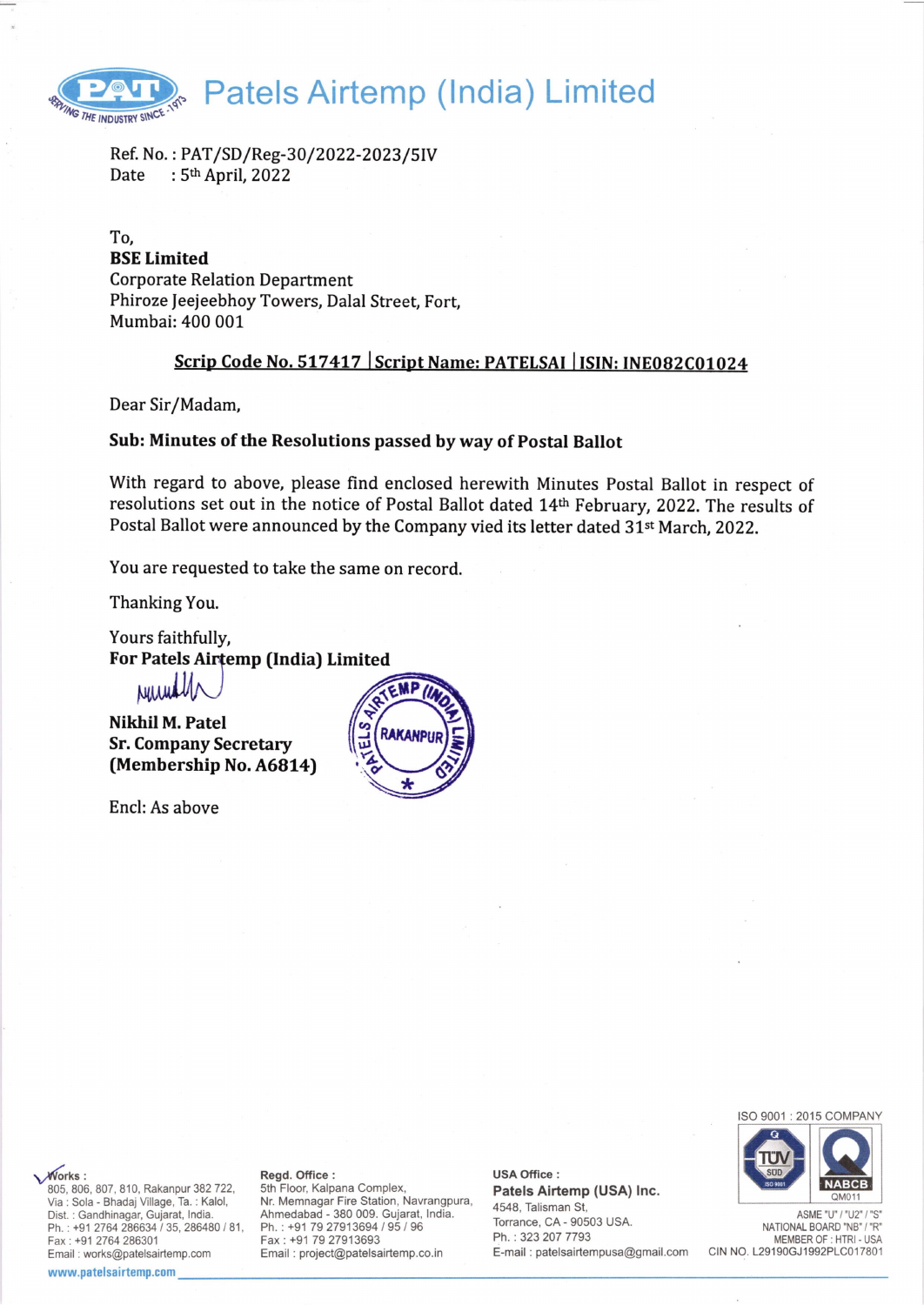## MINUTES OF POSTAL BALLOT

MINUTES OF THE RESOLUTION PASSED BY WAY OF POSTAL BALLOT BY REMOTE E-VOTING PROCESS BY MEMBERS OF THE COMPANY ON 30TH MARCH, 2022, BEING THE DATE OF CONCLUSION OF REMOTE E-VOTING BY THE SHAREHOLDERS. CONDUCTED PURSUANT TO SECTION 110 OF THE COMPANIES ACT, 2013 VIDE NOTICE DATED 14<sup>TH</sup> FEBRUARY, 2022. ]="=:':=il='3=t=::::::]I:='='='=1======================================

The Board of Directors of Patels Airtemp (India) Limited ('the Company') on 14<sup>th</sup> February, 2022 had approved the proposal to conduct the Postal Ballot (through electronic voting) pursuant to Section 108 and 110 of the Companies Act, 2013 ('the Act') read with Rule 22 of the Companies (Management and Administration) Rules, 20L4 ('the Rules'), Regulation 44 of SEBI (Listing Obligations and Disclosures Requirements) Regulations, 2015 ('Listing Regulations'), and such other applicable laws and regulations, to seek approval of the Members to transact the following businesses by passing Ordinary Resolution as set below:

| Item<br>No. | <b>Description of Resolution</b>                                                                          |
|-------------|-----------------------------------------------------------------------------------------------------------|
|             | To re-classify Mrs. Rashmika Narendra Patel from Promoter category to<br>the Public Shareholder category. |

The resolution set out above was proposed to be passed by the Members of the Company by means of Postal Ballot through remote e-voting only in accordance with the guidelines prescribed by the Ministry of Corporate Affairs ("MCA") for conducting postal ballot through e-voting vide General Circular Nos. 14/2020 dated April 8, 2020, 17/2020 dated April 13, 2020, 22/2020 dated June 15, 2020, 33/2020 dated September 28, 2020, 39/2020 dated December 31, 2020, 10/2021 dated June 23, 2021 and 20/2021 dated December 8, 2021 ("MCA Circulars"), Regulation 44 of Listing Regulations, Secretarial Standard on General Meetings ("SS-2") issued by the lnstitute of Company Secretaries of lndia.

The Postal Ballot Notice was sent to all the members whose names appeared in the Register of Members / list of Beneficial Owners as received from National Securities Depository. Limited (NSDL) & Central Depository Services (lndia) Limited (CDSI) as on Friday, 18<sup>th</sup> February, 2022, being the cut-off date fixed for conducting the postal ballot process.

ln view of the continued disruption caused due to COVID-19 pandemic and in compliance with the aforesaid MCA Circulars, the notice of postal ballot along with explanatory statement and remote e-voting instructions was sent only through electronic mode to those shareholders whose email lds were registered with the Company / Depositories / Depository Participants / Registrar and Share Transfer Agent ("RTA") and as such, physical copy of Postal Ballot Notice along with Postal Ballot Forms and pre-paid business envelope were not sent to the shareholders for this Postal Ballot.

**Maharanidas** Minute Book Laser Size

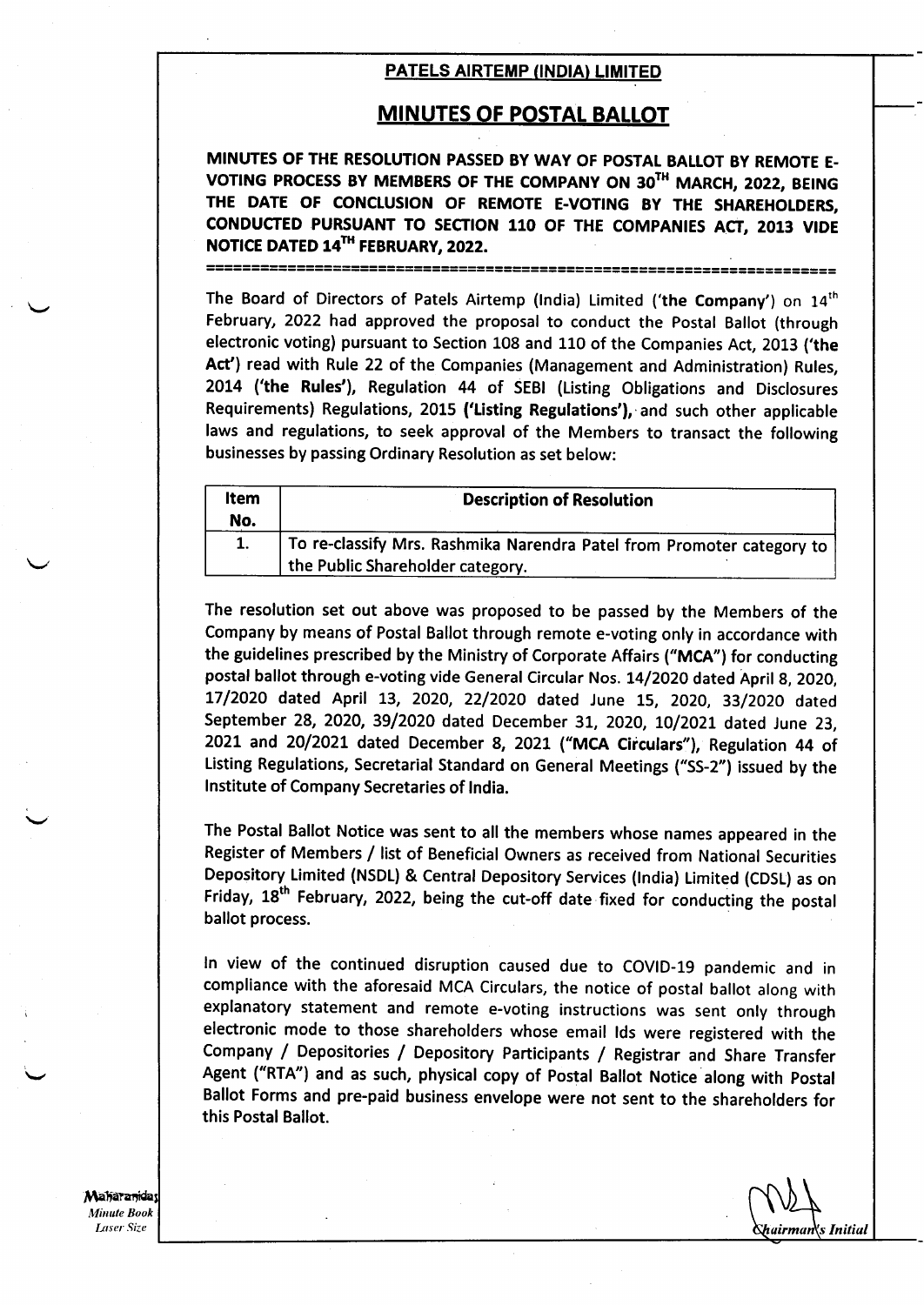ln compliance with the requirements of the MCA Circulars, shareholders were required to communicate their assent or dissent through the remote e-voting system only.

The Board of Directors had appointed CS Punit Lath, Practicing Company Secretary (ACS No. 26238 and COP No. 11139), Ahmedabad, as Scrutinizer for conducting this Postal Ballot process only through the remote e-voting process, in fair and transparent manner.

tn this regard, the Company had engaged the services of Central Depository Services (lndia) Limited (CDSL) as the agency to provide remote e-voting facility.

Remote e-voting period commenced on Tuesday,  $1<sup>st</sup>$  March, 2022 (at 9:00 A.M. IST) and ended on Wednesday,  $30<sup>th</sup>$  March, 2022 (at 5:00 P.M. IST) (both days inclusive).

The detailed procedure and instructions of e-voting was also provided to the members in the notices dispatched to them.

Postal Ballot Notice was also available on the website of the Company at http://www.patelairtemp.com. on the website of BSE Limited at http://www.bseindia.com. The Notice was also disseminated on the website of CDSL at http://www.evotingindia.com.

The shareholders were also apprised of the information regarding completion of dispatch of postal ballot notice and other relevant details through newspaper advertisement published in lndian Express (English edition) and Financial Express (Gujarati edition) on 26<sup>th</sup> February, 2022.

Voting rights of Members were in proportion to the equity shares held by them in the paid-up equity share capital of the Company as on Friday,  $18<sup>th</sup>$  February, 2022 ("Cutoff date").

The Remote e-voting module was disabled by Central Depository Services (lndia) Limited (CDSL) for voting beyond the said date and time thereafter.

CS Punit Lath, Practicing Company Secretary (ACS No. 26238 and COP No. 11139), Ahmedabad, who was appointed as the Scrutinizer, after completion of scrutiny of votes casted by the members by remote e-voting on the resolution as per Notice of Postal Ballot dated 14<sup>th</sup> February, 2022, submitted his report dated 31<sup>st</sup> March, 2022 to the Chairman & Whole-time Director of the Company.

The Chairman & Whole-time Director then announced the Results of postal ballot on 31<sup>st</sup> March, 2022 at the Rakanpur Factory (Works) of the Company.

The results of Postal Ballot as announced by the Chairman & Whole-time Director and the resolution duly passed by the Shareholders with requisite majority are as under:

,.

Maharanidar Minute Book Iaser Size

v

v

v

Cha**ìrm**an's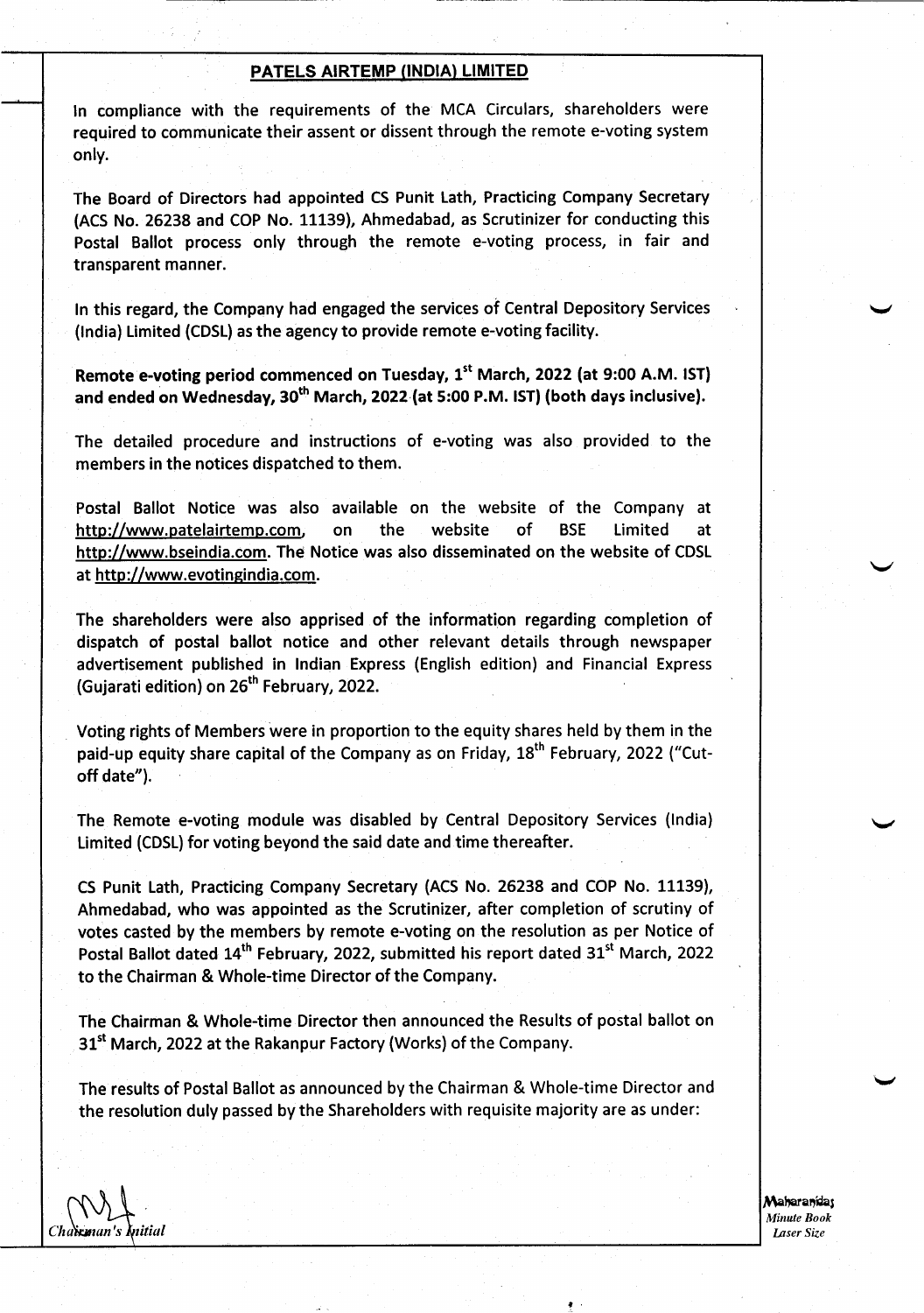ITEM NO. 1: To re-classify Mrs. Rashmika Narendra Patel from promoter category to the Public Shareholder category.

The following resolution was passed as an Ordinary Resolution:

'RESOLVED THAT pursuant to the provisions of Regulation 31A of the Securities and Exchange Board of lndia (Listing Obligations and Disclosure Requirements) Regulations, 2015 (hereinafter referred to as "Listing Regulations") including any statutory modification(s), amendments or re-enactment thereof, for the time being in force and made from time to time and other applicable provisions of Listing Regulations and other applicable laws and subject to necessary approvals from SEBI Board, Stock Exchanges and other appropriate statutory authorities, as may be necessary, the consent of the Members of Company be and is hereby accorded to reclassify Mrs. Rashmika Narendra Patel, Promoter of the Company (hereinafter referred to as "applicant") holding 3,07,326 Equity Shares of Rs. 10/- each of the company comprising 6.06% of the paid capital of the company, from "promoter Category" to "Public Category.

RESOLVED FURTHER THAT in accordance with the provisions of Regulation 31A(3)(b) of the Listing Regulations, the applicant seeking re-classification and persons related to the applicant [as defined under sub-clauses (ii), (iii) and (iv) of clause (pp) of subregulation (1) of regulation 2 of Securities and Exchange Board of tndia (lssue of Capital and Disclosure Requirements) Regulations, 2018] seeking re-classification shall not:

- 
- 
- (i) together, hold more than ten percent of the total voting rights in the Company;<br>(ii) exercise control over the affairs of the Company directly or indirectly;<br>(iii) have any special rights with respect to the Company th
- (iv) be represented on the Board of Directors (including not having a Nominee Director) of the Company;
- 
- (v) act as a Key Managerial Personnel (KMP) in the Company;<br>(vi) engage in any management or day to day affairs of the Company;<br>(vii) have any influence on the decision taken by the Company;
- 
- (viii) be a 'willful defaulter' as per the Reserve Bank of India Guidelines;<br>(ix) be a fugitive economic offender.
- 

RESOLVED FURTHER THAT upon receipt of necessary approval(s) for re-classification for the aforementioned outgoing Promoter entity, the Company shall effect such reclassification in the statement of Shareholding pattern of the Company from the immediate succeeding quarter/hatf year/year under Regulation 31 of SEBI Listing Regulations, as applicable, in compliance to Securities and Exchange Board of lndia (Substantia! Acquisition of Shares and Takeovers) Regulations, ZOLL, Securities and Exchange Board of lndia (Prohibition of lnsider Trading) Regulations, 2015 and other applicable provisions for the time being in force and in alt other records of the Company and make such applications, intimations, disclosures and/or filings as may be relevant or necessary from such date, as may be appropriate.

's Initial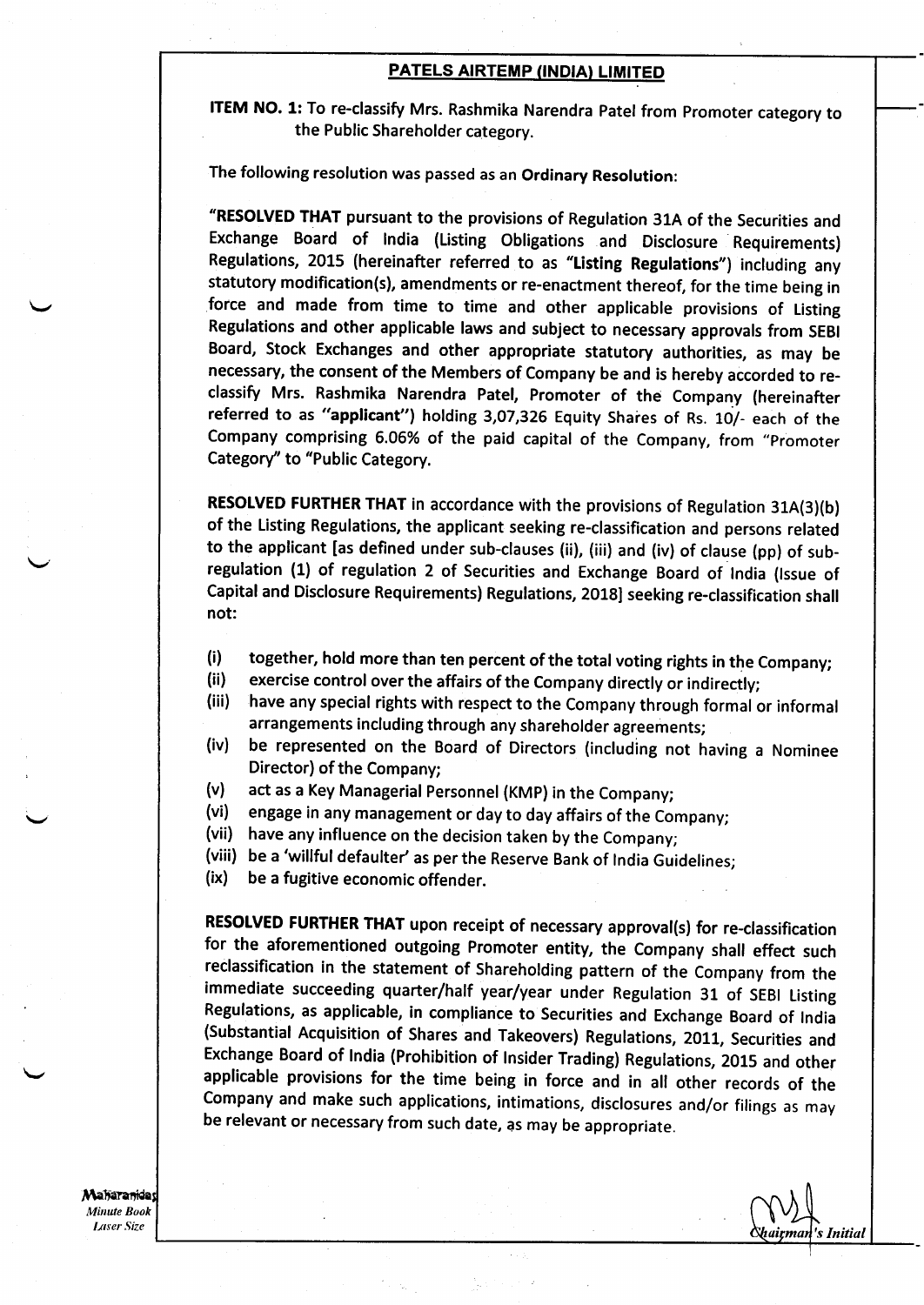RESOLVED FURTHER THAT Mr. Narayanbhai G. Patel, Chairman & Whole-time Director or Mr. Sanjiv N. Patel, Managing Director or Mr. Nikhil M. Patel, Company Secretary of the Company be and is hereby authorized to submit the application for re-classification to the BSE Limited, wherein the securities of the Company are listed or any other regulatory body, as may be required, and to take such steps expedient or desirable to give effect to this resolution and also authorized to do all such acts, deeds and things and deal with all such matters and take all such steps as may be necessary to give effect to this resolution."

The details of voting of the Ordinary Resolution No. 1 set out in the notice dated  $14<sup>th</sup>$ February, 2O22were as under:-

(i) Voted in favour of the resolution:

| <b>Number of Members</b><br>Voted in favour of | <b>Number of Votes cast</b><br>(Shares) in favour of | % of total<br>number of votes |
|------------------------------------------------|------------------------------------------------------|-------------------------------|
| resolution                                     | resolution                                           | cast                          |
|                                                | 2004325                                              | 99.97                         |

(ii) Voted against the resolution:

| <b>Number of Members</b><br>Voted against of<br>resolution | <b>Number of Votes cast</b><br>(Shares) against resolution | % of total<br>number of votes<br>cast |
|------------------------------------------------------------|------------------------------------------------------------|---------------------------------------|
|                                                            |                                                            |                                       |
|                                                            | 630                                                        | 0.03                                  |

(iii) !nvalid Votes Casted

| <b>Number of Members</b><br>Voted considered as | <b>Number of invalid votes</b><br>cast | % of total<br>number of votes |
|-------------------------------------------------|----------------------------------------|-------------------------------|
| invalid                                         |                                        | cast                          |
| Nil                                             | Nil                                    | Nil                           |

Note: Pursuant to the provisions of the Regulation 31A of the SEBI Listing Regulations, 2015, Mrs. Rashmika Narendra Patel, the applicant seeking for reclassification and person related to her has not voted to approved the said resolution for such reclossificotion.

On the Basis of above votes casted, the Ordinary resolution as stated in Special Business Item No 1 of the postal ballot notice dated 14<sup>th</sup> February, 2022 has been duly passed by Requisite Majority.

Accordingly, the Ordinary Resolution, as set out in the Postal Ballot Notice dated 14<sup>th</sup> February, 2022, were duly approved through Postal Ballot by the Members of the Company with the requisite majority on 30<sup>th</sup> March, 2022, being the last date of voting.

The said result along with the Scrutinizer's report were displayed at the Registered Office and factory of the Company, communicated to BSE Limited where the shares of the Company are presently listed. Additionally, the Results were also uploaded on the Company's website viz. http://www.patelairtemp.com and on website of CDSL at https://www.evotingindia.com.

Chairman's Initial

Maharanidas Minule Book Laser Size

v

 $\leftarrow$